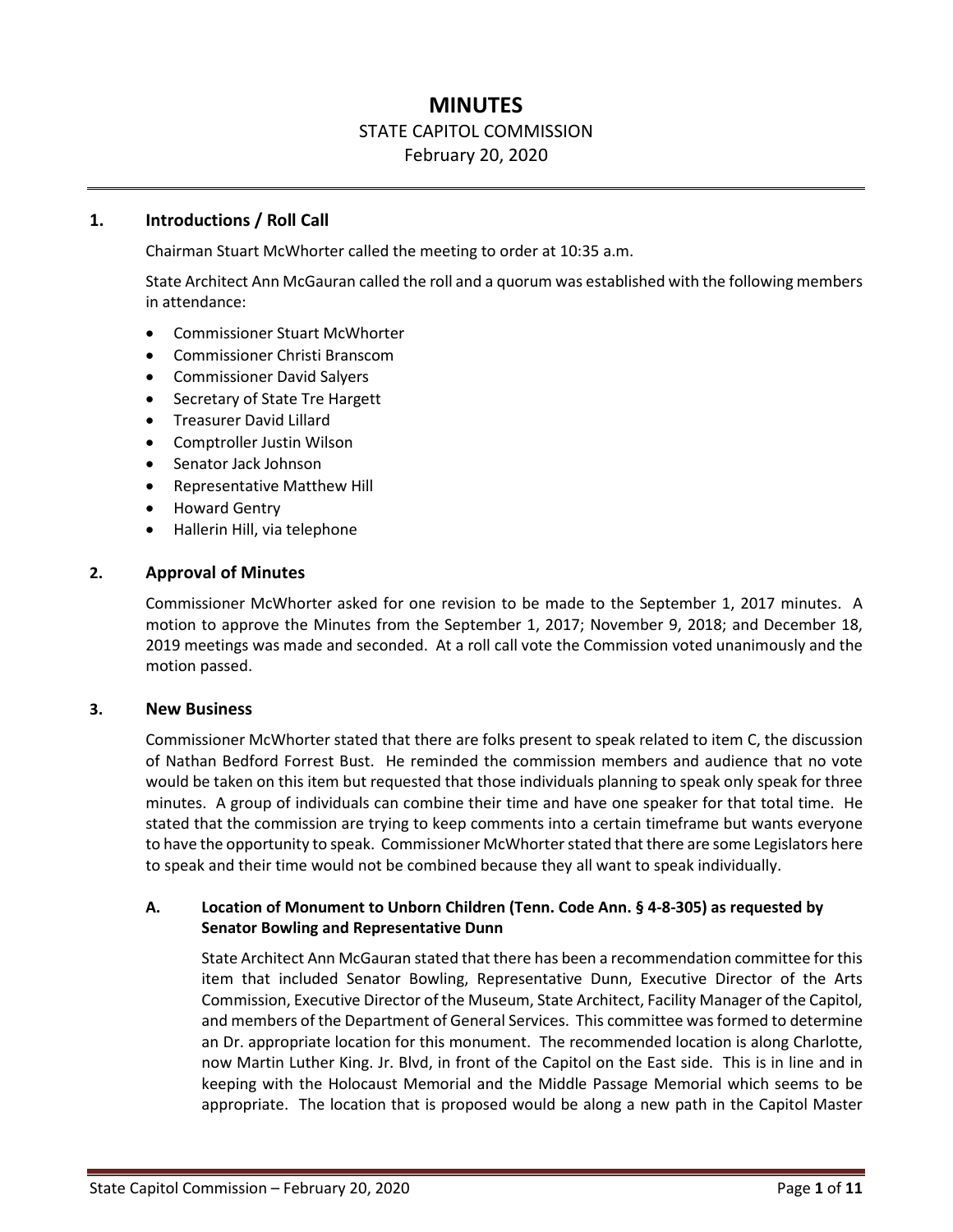Plan project that we will learn about later in the meeting. The recommendation committee is requesting approval for this location for the Monument to Unborn Children.

Commissioner McWhorter stated that the members have photos of this location and that this is an action item to approve the location of the monument.

Treasurer Lillard asked if Senator Bowling or Representative Dunn, who are in attendance, would like to be heard on this issue. Commissioner McWhorter asked if either one would like to speak. Representative Dunn stated that they were supportive but didn't need to speak unless there were questions.

**Motion:** A motion to approve the location for the Monument to Unborn Children was made and seconded.

**Vote:** At a roll call vote the Commission voted unanimously and the motion passed.

## **B. Approval of new exterior ground mounted LED light fixtures for the Capitol**

State Architect Ann McGauran stated that Brian Wilson with the Department of General Services was present to speak to this item. State Architect McGauran stated for context that in 2014 the Capitol Commission approved replacement of the exterior lighting around the Capitol. The installation was delayed because at that time the proposed fixture replacements were felt to be too large for the location. Technology has improved and now there is an appropriate replacement for these fixtures.

Mr. Wilson stated that there is a project to replace the Capitol lights and there was a mockup last night. They are looking at the results of how the lights reflected up onto the Capitol. There is a four-week construction time. Once they have approval from today's meeting they will confirm the correct location and illumination for the lights, there are currently twenty-four that will go around the Capitol building, and order the fixtures. Then the installation will take about two weeks. The lights will be the LED lights, new technology indicated by State Architect McGauran.

**Motion:** A motion to approve the new exterior ground mounted LED light fixtures for the Capitol was made and seconded.

**Vote:** At a roll call vote the Commission voted unanimously and the motion passed.

## **C. Discussion of Nathan Bedford Forrest Bust (No vote will be taken)**

Commissioner McWhorter stated that those advocating for the rotation of the bust will speak first and then those in favor of keeping the bust in its current location will speak.

• Jim Wohlgemuth, member of Veterans for Peace Ch. 089, stated that he represents Veterans for Peace, an International organization of veterans who try to show the world the futility of war. He stated he is personally a Vietnam veteran. Mr. Wohlgemuth stated that he was there with a question. Why do you or any Legislators within Tennessee want to keep the Forrest bust? He stated that you know the history of Forrest and even know the history of the bust erected in the mid '70s, 1970s not 1870s. Not to honor Forrest but to poke a stick in the eye of the African American community in the wake of the Civil Rights Movement and Brown vs Board of Education. That's when it was erected; it's a bust that honors Jim Crow more than it does Nathan Bedford Forrest. So why is the bust so important? Mr. Wohlgemuth stated that he has heard that it is heritage, which makes no sense. Who would want to honor a heritage of slavery and war crime? He stated that he has heard that it is history. Well, if its history then let's put it in a historical museum and outline what Forrest's resume was, a slave trader, a betrayer to the United States, a war criminal, and a head of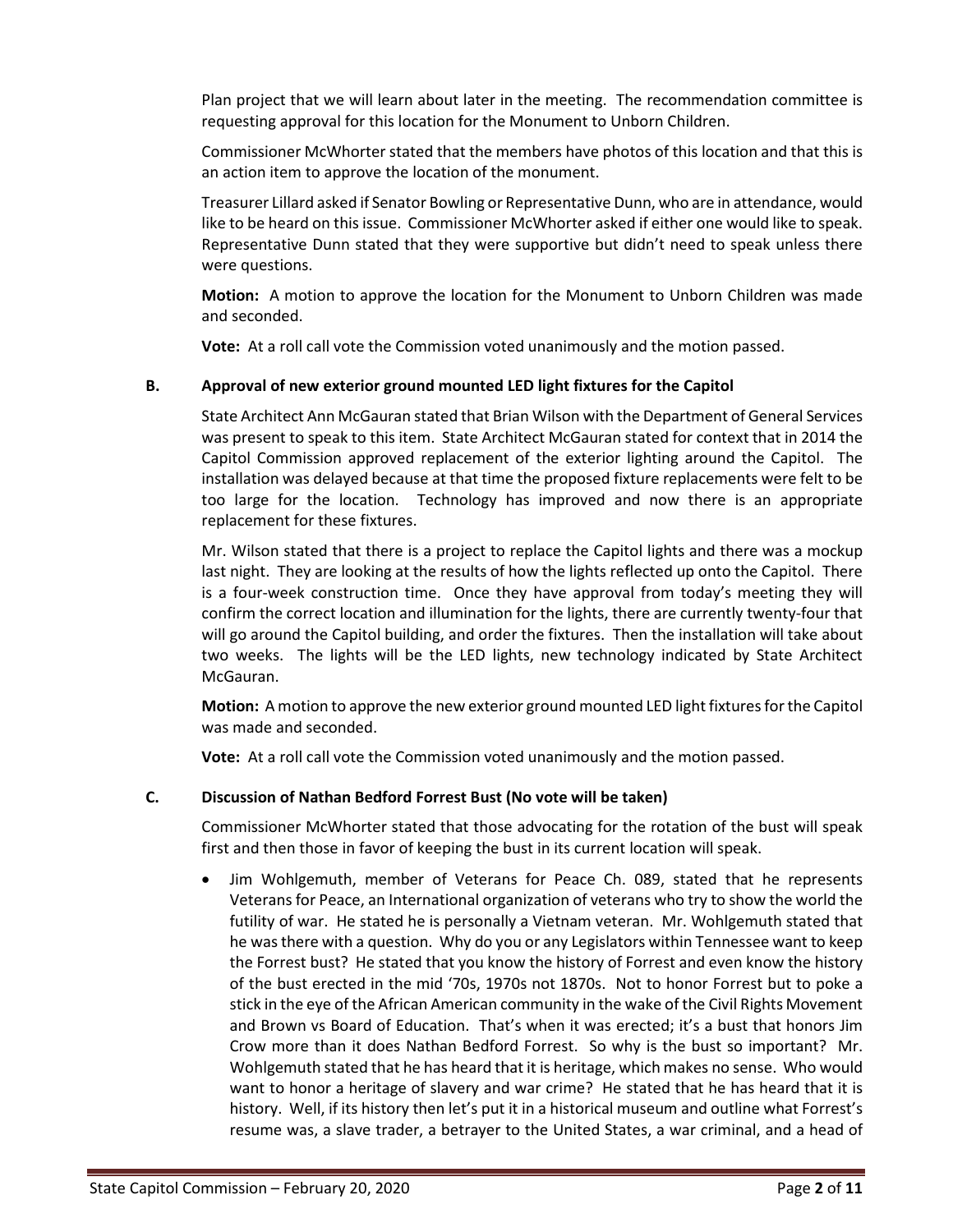the KKK. I'm going to ask you a question, you know the facts already, why would you want to honor a person in a Confederate uniform, in a uniform that was there to disrupt and destroy that flag (pointed to American flag)? Why would you want to keep it here?

- Reverend Dr. Kevin Riggs stated that he and Dr. Chris Williamson will stand together during their time. Dr. Riggs thanked the Commission for discussing this in February like they said they would do at the last meeting in December. Dr. Riggs stated that this is an important conversation that is needed. He also thanked the Commission for clarifying that they are talking about removing, not rotating, and think it is the best approach. Dr. Riggs stated that at the last meeting they asked for a date of when the Commission would start discussing this and now a second request is for a date of when this will be voted on. He stated that they are hoping to leave today knowing that there is a date set in stone where a vote will be taken. Dr. Riggs stated that he is a pastor at Franklin Community Church in Franklin, Tennessee, Williamson County and that he stands here asking the Commission to seriously consider removing the bust. He stated that he has been active in asking for this for a few years now. You have heard the historical reasons of why this bust should be removed but the bottom line is that this particular bust is not part of the history immediately following the Civil War up to the 1920s where the monuments of the Confederate soldiers went up. That thirty-year period was one thing, but this was not part of that, this was something that was commissioned in the late 1970s, as already been stated. It is his understanding that it's the only nonpolitical figure in the rotunda. All the other people represented served in the Legislature or did something at the State level and this is an oddity from that. There is a moral reason for this as well, trying to redeem our past, we can't relive it, we don't need to forget it, but we do need to redeem it. The saying that "this is not who we are anymore" is a positive step to make, so the time is right to do this and simply the right thing to do.
- Dr. Chris Williamson stated that he is the Senior Pastor at Strong Tower Bible Church in Nashville, Tennessee. This year they will celebrate their 25<sup>th</sup> year as an authentic multiracial congregation, one of few in our city and even around the country. In continuing what his colleague mentioned in terms of when the monuments were put up at the beginning of the twentieth century and even look at what occurred at the placement of the bust in the seventies here in our Capitol. It came on the heel of the Civil Rights Act and the Voting Rights Act, so in a sense it was once again trying to show where the real power lies and not so much of where the country needed to go at that time and still needs to go. Dr. Williamson asked who we are afraid of offending by removing the bust of a KKK grand wizard. Who are we afraid of upsetting by removing this bust? Who has the real power in this city? Is it a select few that still have a "good old boy" mentality or is it the will of the people as a whole? It's time that this Commission considers the majority of people in this community who are offended and even embarrassed by having the bust in the Capitol. It's time we think of the black community that often feels overlooked and disrespected in items like this. Dr. Williamson stated that, as Representative Harold Love shared with him, no one goes to the National Football Hall of Fame to see the bust of a hockey player. If a hockey player's bust is in the football hall of fame it is out of place, it belongs in hockey hall of fame and so to go into the hall of our Legislature here in Tennessee and to see the bust of a man who doesn't belong there is out of place. He stated that some say he was converted at the end of his life, but he is not in that hall because he made a conversion to Jesus Christ. He's not wearing baptism robes or choir robes, he's wearing the vestiges of the Confederate Army, that's why he was placed there, a symbol of hate and division and its past time for it to be gone. We just need the courage and the conviction to remove it because we already have the will of the people. Let's do it.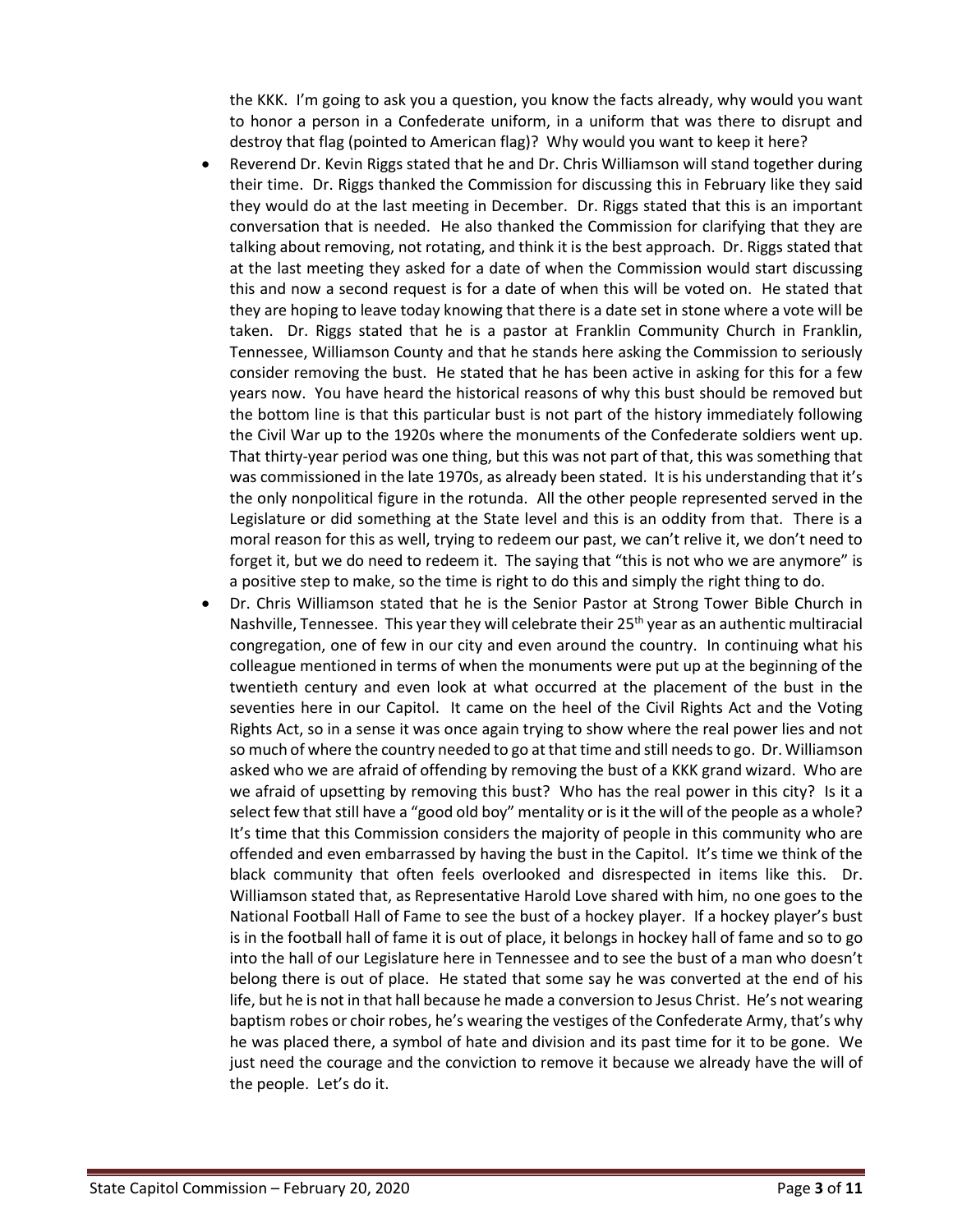- Secretary Hargett stated that Representative Staples wanted a letter from him distributed to the members of the committee. With permission the letter was given to the Sergeant of Arms to distribute.
- State Architect McGauran stated that was all the speakers on the list for removal of the bust. She stated that Mr. Edward Phillips did not indicate a position.
- Mr. Edward Phillips stated that the past two years of his life he has been involved representing the Forrest family with regards of the removal of a statue in Memphis. Mr. Phillips stated that was not there on their behalf, he was there as a Tennessean. He noted that another speaker, Ms. Elizabeth Coker, has ceded her time to him. Mr. Phillips stated that he has always considered himself a Tennessean; although he has spent time in North Carolina, was born in New York, and grew up in Massachusetts, his great-great-grandfather was from East Tennessee. Every single one in his family fought for the Union, he had an anti-slave Baptist preacher in his family, and his third-great uncle, Alan Phillips, was a member of second Missouri cavalry regiment, Merrill's Horses US Army, who fought against Forrest. Mr. Phillips stated that this war was complicated; it was not an easy day in the park. There were no clear distinctions. He stated that it is time for monuments to US colored troops, to Southern Unionists of which the USCT were. He stated that we should explain history, history in this country and throughout the world is good, bad, ugly, indifferent, glorious and horrific. We should be staring our history in the face. The job and duty of a government is to simply place things out and let their informed citizenry take the opinion they are going to take with regard to any object that is in the public purview. We should educate ourselves. Mr. Phillips stated that he remembers when he was in law school in Memphis and this very discussion came up of whether or not the Forrest statue should be removed. One of his closest friends and roommate was from Memphis and they would discuss race, Memphis, about everything and though I could never truly understand or experience what it means to be an African American male in this country, my roommate always thought, being a history major at UT, maybe if I were an African American father I would take my children to what used to be Forrest Park and say to them, see that man on that horse? Some say he was a great military leader, he was, but let me tell you about the other things he did that I disagree with. Let me tell you about the history, educate yourself, empower yourself over the object. Isn't it about empowerment and knowledge and taking things on? Mr. Phillips stated that he also has Confederates in his life, is related to President Obama and they both are related to Robert E. Lee. We are one people, we are intertwined and because we are intertwined we should stop yelling at one another, we should focus on what brings us together as a people and accept our history and work with our history and better ourselves. Mr. Phillips sits back and sees and understands the debate. His greatgreat-grandmother was Jane Marlow Patterson, her father, Thomas, was his third-great grandfather. At the age of 58, Thomas Marlow joined the First Tennessee, Company A, US Army, and died of disease in 1861. His son, James Alexander Marlow, moved away from Anderson County and moved to Putnam County before the war and was in Seventeenth Tennessee Infantry regiment, Confederate States Army. Thomas Marlow's son-in-law, Clark Patterson, Mr. Phillips' great-great-grandfather was in Second Tennessee US Army and was in the battle of Rogersville, where his son Gaston Patterson was captured by the Confederates. Another first cousin, William Riley Silvey, was also captured. He had been in the Confederate Army, based on the 1862 Conscription Act. An officer from First Tennessee Cavalry recognized him as a deserter and pulled him out of line and executed him. Mr. Phillips stated that his family paid a heck of a price. Gaston Patterson at the age of 23 on February 4, 1864 died in a Confederate prison camp on Bell Isle in Richmond, Virginia on the James River and Mr. Phillips' family had lived on the river since 1619. This was a complicated war, a complicated history. Let's stare it in the face, let's not be afraid of an object, let's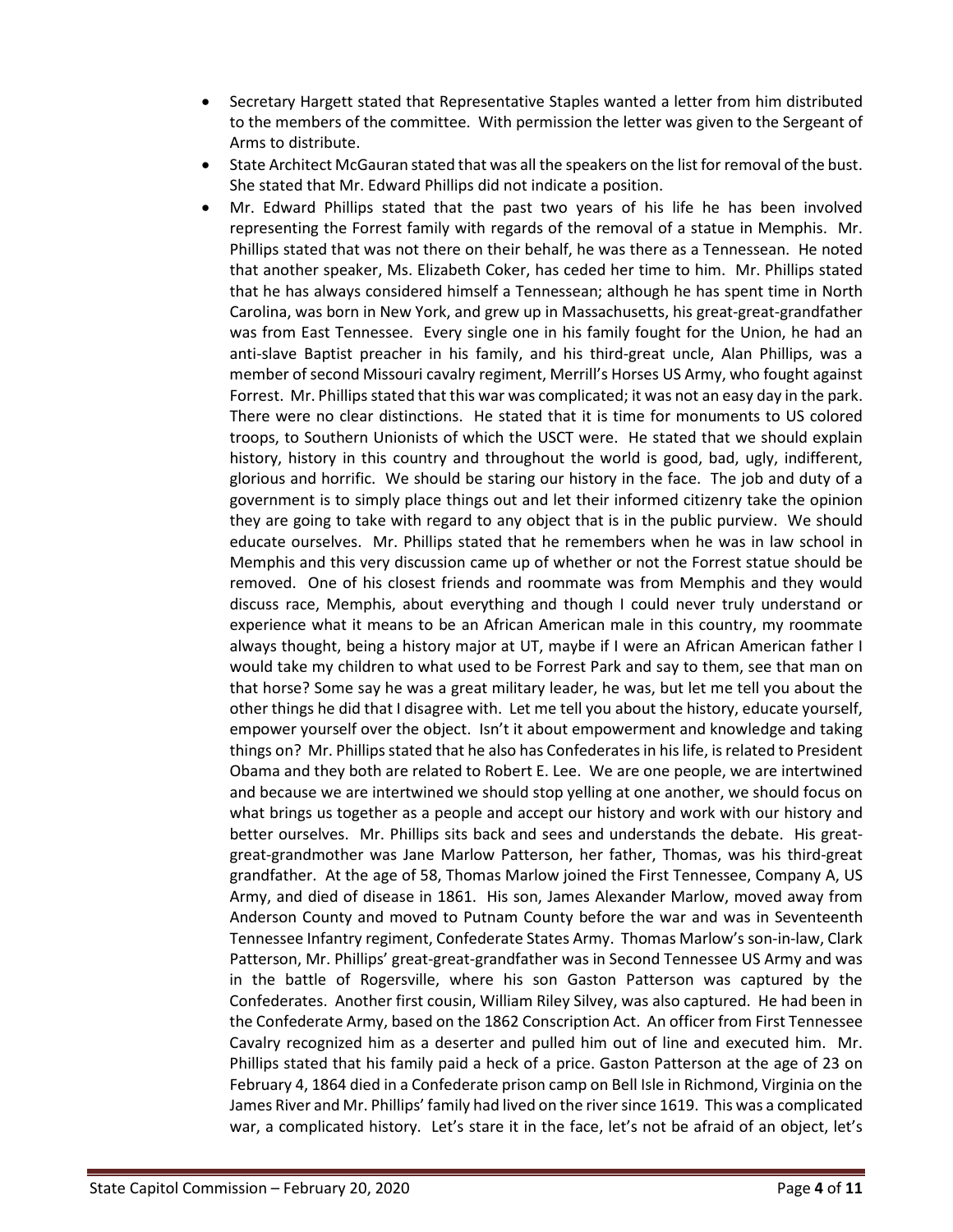educate ourselves, let's move forward and heal one another. Mr. Phillips stated that Jane Marlow Patterson's first cousin, Joseph Marlow, born in Anderson County, an East Tennessee boy, went to Arkansas as a child, then Texas and was in the Ninth Texas Cavalry regiment and was killed at Corinth in April 1862 serving the Confederate Army, specifically in Forrest Cavalry Corp. Mr. Phillips stated that he had a first cousin who was in Forrest First Cavalry Corp and a third-great uncle who fought against Forrest. That's America. Mr. Phillips stated that he is half Italian with Italian immigrant grandparents, his wife is an immigrant from Russia, she's half Armenian. Think about what happened to the Armenians. We truly are an amazing people and an amazing county. We can learn from our history.

- Mr. Mark Jackson stated that there are two ways to look at our history. What brings him here today is the unhistorical, anti-historical method of presentism. This is the assumption of current moral code and system of values are absolutely right and application of them to the past. Using this standard many of the paintings, sculptures and statues would be classified as now unfit to be on display in our Capitol or its grounds. They could easily be classified as representing slave owners, ethnic cleansers, executioners, murderers, tyrants, racists, white supremacists, homophobes or worse. So many historical figures of Tennessee are now seen as undeserving of recognition or appreciation for their contribution simply because they did not think, speak, act or look exactly like the society of this second decade of the twenty-first century. If our society chooses to approach the past is such an illogical manner we must realize that men today will someday be condemned by future generations because most assuredly our values will not be the same values of the future. Our code of ethics will one day be old and outdated. If the dead could speak their defense would be the same as ours would be; we're gone, we walked with the light that we had and we did the best that we could with what we had when we lived. House Joint Resolution (HJR) 813 is the current effort that gives us an example of this illogical historical approach. It would make the Capitol and its grounds into a competition of monuments pitting Civil War vs Civil Rights. Affixing the offending war memorials with disclaimers, explaining away their significant place in Tennessee history. This process creates a divide by creating my monuments or your monuments. This must not be. There should only be our monuments and our history. In this last decade nationally organized anti-historical organizations have had a stunning success. With each victory they grow stronger and bolder and show no signs of compromise. Anything Forrest just happens to be high on their list today. If he is removed will they be satisfied? Will that be the end of this? I think not and am certain they have a long list of other dead men in their sights. Ladies and gentlemen, we stand here in the Cordell Hull Building, how much longer until the push comes to remove his name from this building? You see, when our society goes down this road and crosses the Rubicon there is no stopping if these efforts are left unchecked.
- Dr. Michael Bradley stated that history has been his passion as well as his profession. He has a Ph.D. in history from Vanderbilt and taught history for thirty-six years at a college here in Tennessee. Since retiring he continues to write and research. His latest book on the Civil War will be published this spring by the University of Tennessee Press. Dr. Bradley stated that he would like to encourage the members of this Commission to follow the basic principles of history in accessing this topic. Basically, history notes facts, not emotion, not folklore, not tradition. Dr. Bradley pointed out that although you've heard it said many times, including this morning, that Forrest was head of the Ku Klux Klan (KKK) no historian from 1866 until this year has ever produced evidence that this was the case, not one. There are many secondary sources that allege Forrest was head of the Klan but secondary sources are not the basic material of history. History depends on primary sources. There is one primary source and one only that deals with Forrest and the Klan. That primary source is the investigation untaken by the United States Congress in the 1870's. Nathan Bedford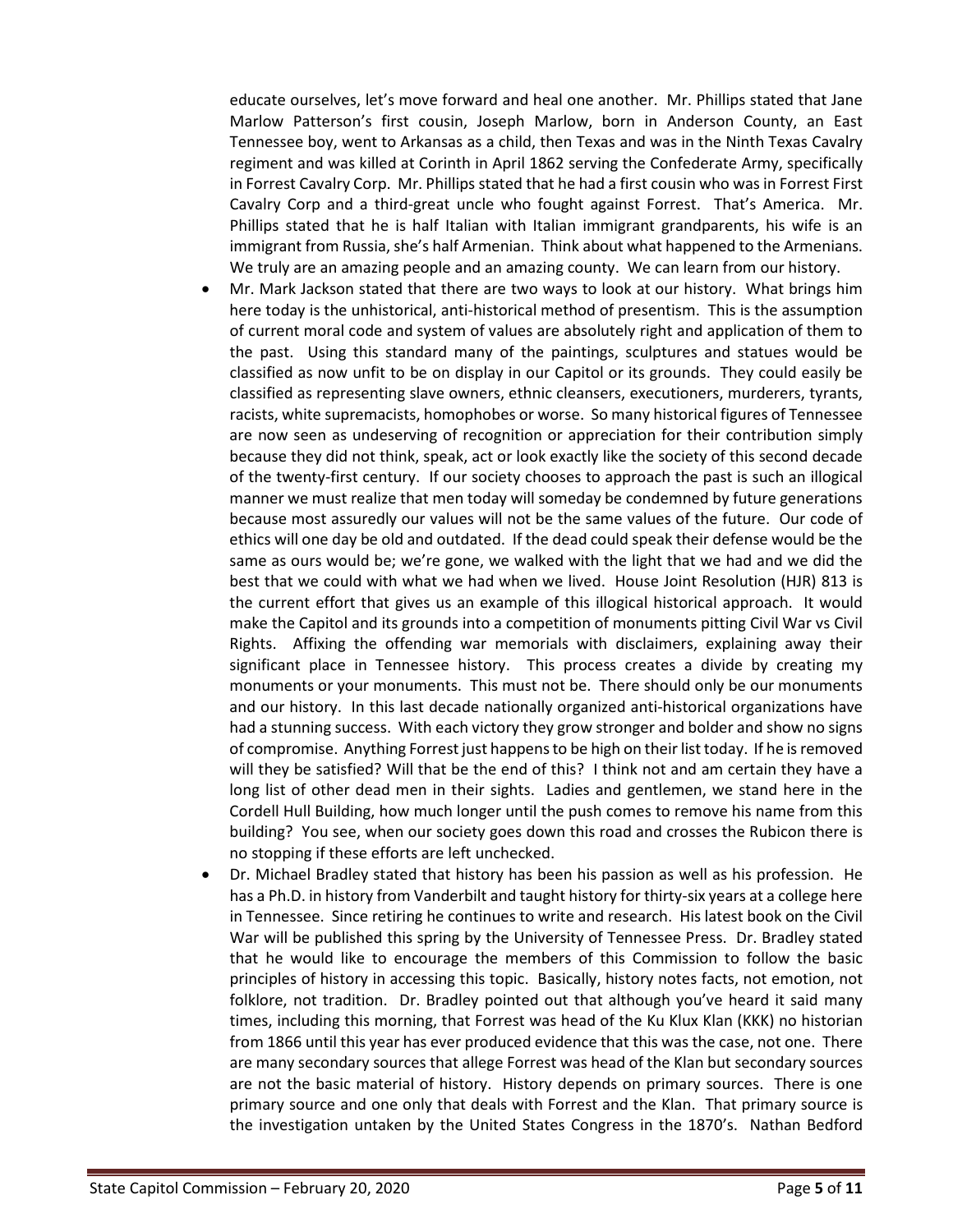Forrest appeared before them and testified for two days. At the end of that testimony this committee, which incidentally went on to indict 9,000 people for Klan involvement, ruled that not only was Forrest in no way involved with the Klan, they congratulated him on using his influence to oppose the Klan. This source is the Report of the Joint Select Committee to inquire into the affairs of the late insurrectionary, state report forty-one, part one, pages 6- 14 as published by the United States Congress. The leading scholar on reconstruction era at the present time, Eric Foner of Columbia University just retired, and in his book "Reconstruction: America's Unfinished Revolution", Forrest is mentioned zero times. There is chapter after chapter on the Klan; however, Forrest is not mentioned. The latest book on the Klan written by Professor Frantz at Duquesne University, "Ku Klux: The Birth of the Klan during Reconstruction, Dr. Elaine Frantz Parsons, Duquesne University on page 50, says there's no compelling evidence that Forrest ever exercised any leadership or influence in the Klan. Dr. Bradley stated that he therefore encouraged the members to look for facts and would encourage everyone who is interested in history to look to the facts, to the primary sources. Not to things that were said later, not to things that were said by those who were not there but by the eyewitnesses, the primary sources, which is the basic source of history.

- Mr. Paul White stated that he is a native of Nashville, Tennessee and for the past 42 years an attorney practicing in this city. He holds an undergraduate degree in history with honors from the University of Tennessee. He has been an avid student of history since learning to read as a child. Amongst other positions he has held, he has been the camp commander of the Joseph E. Johnston Camp 28 of the Sons of Confederate Veterans since 2006. That camp began in 1973 at the request and direction of the General Assembly of Tennessee, through Joint Resolution 54, to raise the funds to commission and create the bust of Lt. General Nathan Bedford Forrest that now occupies one of the niches in the Tennessee State Capitol. After a five-year effort it was placed in the Capitol building in 1978. The Senate Joint Resolution was sponsored by Senator Douglas Henry who, at that time and until his death, was a member of Camp 28. Mr. White stated that he has submitted, to the Commission, and asked that this be made a permanent record of the proceedings of this Commission, a brief that is more extensive than he has time to cover today. Much of what is in the brief was already covered by Dr. Bradley. There are sources cited in the brief if the members want the primary source authority for some of the things that Dr. Bradley mentioned and that Mr. White will mention as well. He stated that he would be remised if he did not make clear the point regarding the instructions from the General Assembly in that Joint Resolution. It notes that Tennessee's greatest Military hero on the Federal side during the War Between the States was Admiral Farragut and duly noted that a bust of Admiral Farragut was already in place in a niche on the second floor of the Capitol at that time. The Resolution sought balance in terms of Tennessee's divided Military history of the War Between the States and went on to identify General Forrest as Tennessee's greatest Military hero on the Confederate side. That is the reason that the bust was created and placed in the Capitol. It was to balance a Union Military bust with a Confederate Military bust. The life and career of Nathan Bedford Forrest is a complicated one and offers many challenges to historical interpretation. Today, General Forrest is viewed as a controversial figure. We cannot have at this time and in this setting a full debate of those challenges. In closing, Mr. White urged that the Commission consult the brief that he filed and look at those sources that are cited.
- Mr. Gene Andrews stated he is a native Nashvillian, not a carpet bagger that has moved down here to change our history, although that has happened. Mr. Andrews stated that he was asked to speak as a former combat officer. He was a  $1<sup>st</sup>$  Lieutenant in the  $3<sup>rd</sup>$  Marine division that served in the Northern part of Quang Tri province in Vietnam, fought below the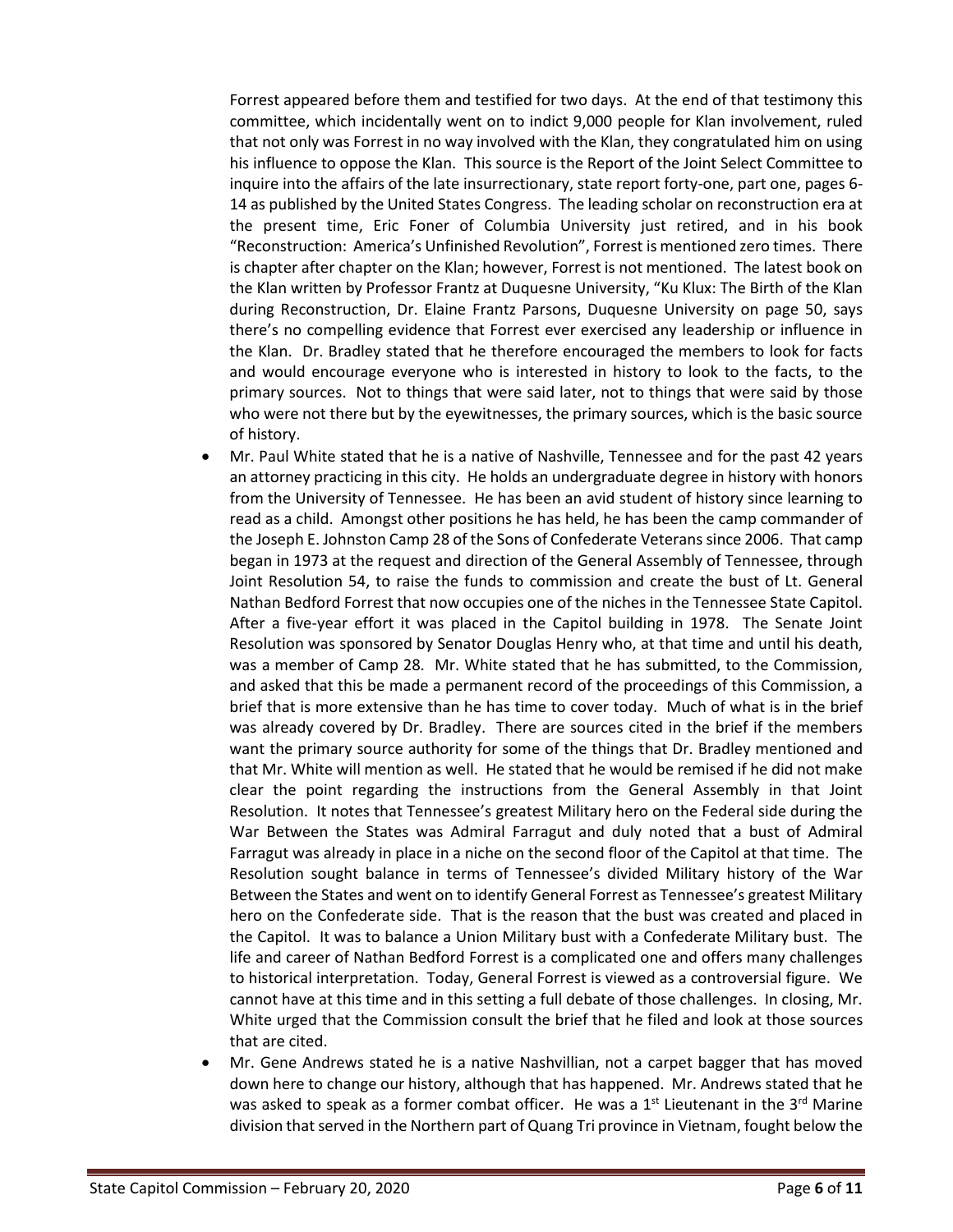demilitarized zone and sent out west toward the Laotian boarder Vandergrift Combat Base. Mr. Andrews stated that he wanted to try to refute some of the misinformation that's been told about Forrest and some of his military operations specifically the military operation at Fort Pillow on the Mississippi River in April of 1864. This is a lie and political propaganda to consider that a massacre. First of all that's a bad definition. Mr. Andrews stated that a massacre is a total wipe out, a total annihilation with no survivors. He stated that according to Captain Fergusson of the United States Navy that arrived after the battle there were 226 prisoners taken by the Confederates. There were another 130 that were too seriously wounded to be moved and Captain Anderson and part of Forrest's escort came back the next day and helped load the wounded Federal soldiers onto a steamboat and took them to the hospital in Memphis. Therefor Mr. Andrews stated that the story that it was a massacre is an out and out lie that was propagated by politicians in Washington to rev up anti-South sentiment toward the end of the war. In the spring of 1864 there was no clear-cut victory. We know, unfortunately, how the war turned out but it wasn't a done deal by then. The north needed to boost recruiting, they were bringing in boatloads of Irish and German recruits to fill out the ranks of the Federal Army. There had been draft riots all over the north in the summer of 1863 and they needed to do something to boost recruiting and improve the war effort in the north so Forrest was a scapegoat for this. And to bring in the fact that there were USCT (colored troops) at Fort Pillow only helped turn up the animosity toward the southern soldiers. Mr. Andrews guessed you could say that Nathan Bedford Forrest was one of the first victims of a racial hoax in this country and that's what the Fort Pillow so called massacre was about. It was not a massacre, General Forrest offered a chance of surrender to the Fort, they were untrained soldiers because the only officers with any Military experience had been shot by Confederate snippers at dawn when the battle started. At 3:00 General Forrest sent in a flag offering the soldiers a chance to surrender and it was refused. That is the Military history; Mr. Andrews hoped the members would take that as factual information.

- State Architect Ann McGauran stated that Lieutenant Colonel Ron Hartley originally asked to speak but was unable to come and sent a letter.
- Mr. Doug Jones stated that he represents the Sons of Confederate Veterans but he also stands there with a career that's been involved with heritage protection on both sides of the aisle. In 2003 he created Friends of Fort Negley when nobody was interested in Fort Negley. Three years ago the mayor at the time was going to give away half of Fort Negley. They filed a lawsuit with the Tennessee Historic Commission and were able to stop it. Chairman Mitchell was involved in it and they were able to stop it. Mr. Jones stated that he stands on both sides of the aisle about protecting history. He brought a copy of T.C.A. 4-8- 101 for members and read "It is the duty of the department of general services, through the commissioner acting with approval of the speaker of the senate and the speaker of the house of representatives, to take care of and preserve the second floor…". This act was passed in 2010. The legislature created the Capitol Commission in 1986. Under Tennessee law a specific statute controls over a general statute. The Capitol Commission is charged with setting policy for the Capitol but this is a specific statute that says the Lieutenant Governor and the Speaker of the House have control of the second floor. Mr. Jones also brought for the members a copy of a certified transcript for the MTSU filed petition asking that the ROTC building named Forrest Hall be changed. There was a full trial on it in front of the Historic Commission and the Historic Commission voted 15-7 not to change the name. Why did they do that? Why is that bust up there? There has been no scholarship, since that bust was put up there, which indicated that General Forrest's military career has changed. It hasn't, in fact Mr. Jones stated that he would argue that General Forrest's military reputation is even greater today. Mr. Jones apologized that he disagrees with some of the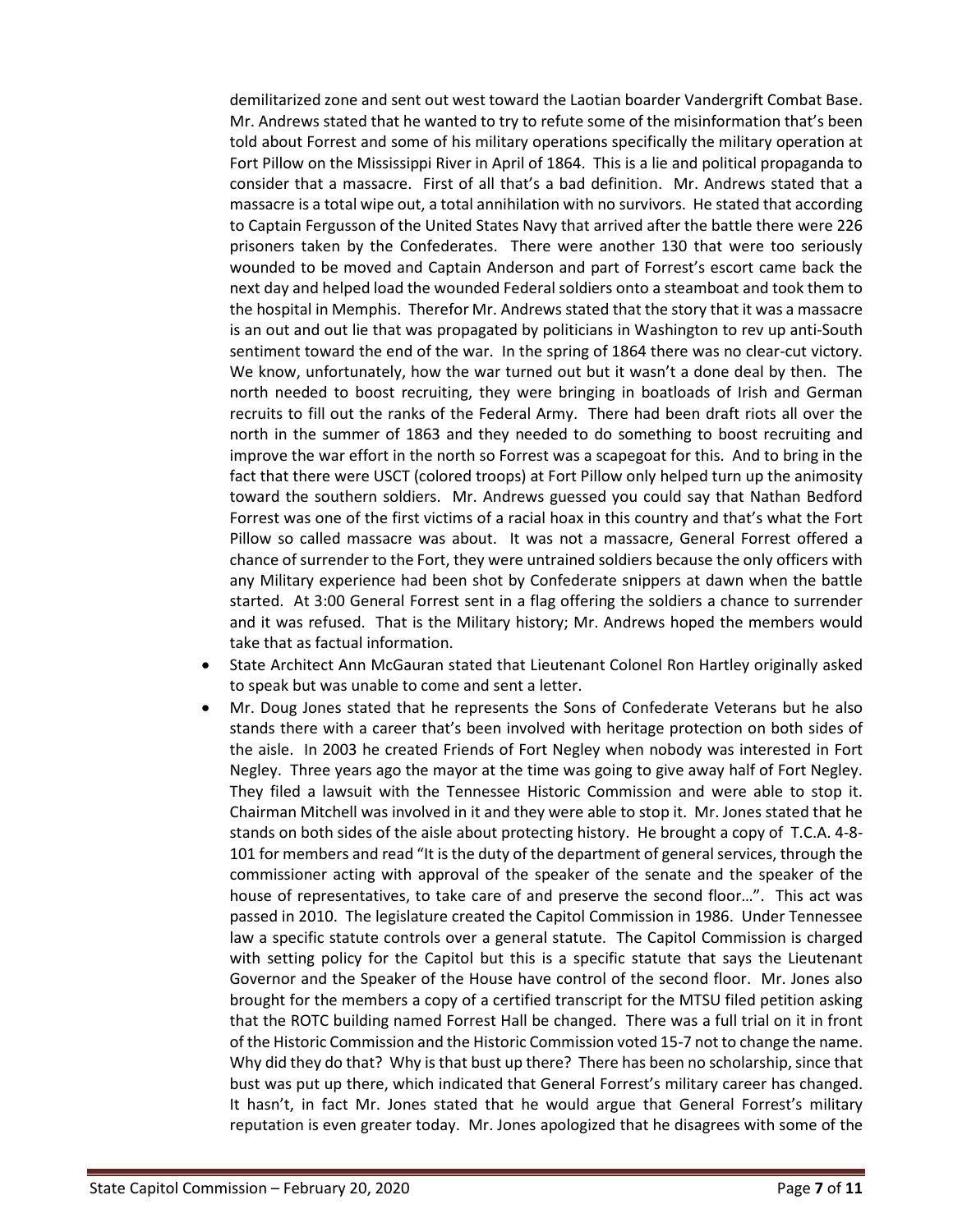previous speakers. Tennessee had the second most battles in the Civil War. The Civil War was the bloodiest war in the history of this country. There were boys from Minnesota, Alabama, USCT troops that all died right here and the idea that we're going to erase this is very troubling. We want to protect history. As stated before history is ugly. Forrest was wrong about slavery but his military career is unparalleled in Tennessee history and Mr. Jones asked the Commission not to move the bust.

- State Architect McGauran stated that Ms. Elizabeth Coker is present and that Mr. Phillips took her time to speak.
- Ms. Coker stated that she would still like to speak. Commissioner McWhorter replied "sure". Secretary Hargett confirmed that she yielded her time to someone else. Ms. Coker stated that she would keep it brief. Secretary Hargett stated that with respect she has already yielded her time. Ms. Coker stated that if there are opportunities in the future she would like to speak. Secretary Hargett stated that he has no problem with that but for today she did yield her time.
- State Architect McGauran stated that the next speakers are the members of the Legislature.
- Representative Sabi 'Doc' Kumar represents District 66 of Robertson County which is immediately north of Davidson County. Representative Kumar stated that they are a conservative society. He has been in the community for forty-three years and they have received him well and that's why he has stayed. This is a rural conservative community that has very basic values. They have received him well in the sense that this is his third term and he usually gets about 78% of the vote and does very well when President Trump is on the ballot. The community has also been kind to him because he is a surgeon in the community. He has operated on a lot of people and they have family, friends and church members that get to know him. Consequently, they give him a pass on most things. They do not tell what he should be doing, usually but some do. Usually they respect his opinion in a way that they will ask what he thinks even on controversial issues. This is a blessing to be in a community that trusts him. Except on one matter, the Nathan Bedford Forrest bust. The feeling is "Doc, don't let them move it. It is history." We have heard passionate words describing why some want to keep it and why some want to move it. On both sides there are reasonable people. It is heritage, it is cultural respect, it is family lines, it is family heirlooms, that is one thing he gets in his community and most in the legislature on the republican side gets from their community. He also gets, as he walks by one of his best friends in the legislature for whom all have a great deal of respect, Representative Johnny Shaw. He looks at it and says, "Doc, this fellow enslaved my forefathers, it hurts me." Representative Kumar stated that he respects Representative Shaw and he has to balance that with what he hears in his community. There are passionate, reasonable good arguments on both sides. He stated that their responsibility is to honor history. To realize what history means to us. It has been said and everybody knows that those who do not learn from history are condemned to relive it. Let us tell the story of the history as it is, and to do that Representative Kumar proposes to add a monument of comparable size and presence to the same area that celebrates a civil rights hero. We will be able to give the Capitol a presence of a museum, which it already almost is, that will tell the story of the Civil War and a Civil War hero. Yes, there was cruelty; there is cruelty in each war, but move from that. After the Civil War there was unification of the country, there was reconstruction, there were further struggles in that there was also the Civil Rights Movement. So let us add a Civil Rights hero to the mix whether that if this is your statue, this is my statue. No, it's not that. The idea is to unite, it is our history. Let's look at it together in that sense. To that effect Representative Kumar has filed House Joint Resolution 813 to reflect the will of the General Assembly that such an addition that also honors the Civil Rights Movement and the Civil Rights heroes will unite us. That is his hope. His expectation is also that this joint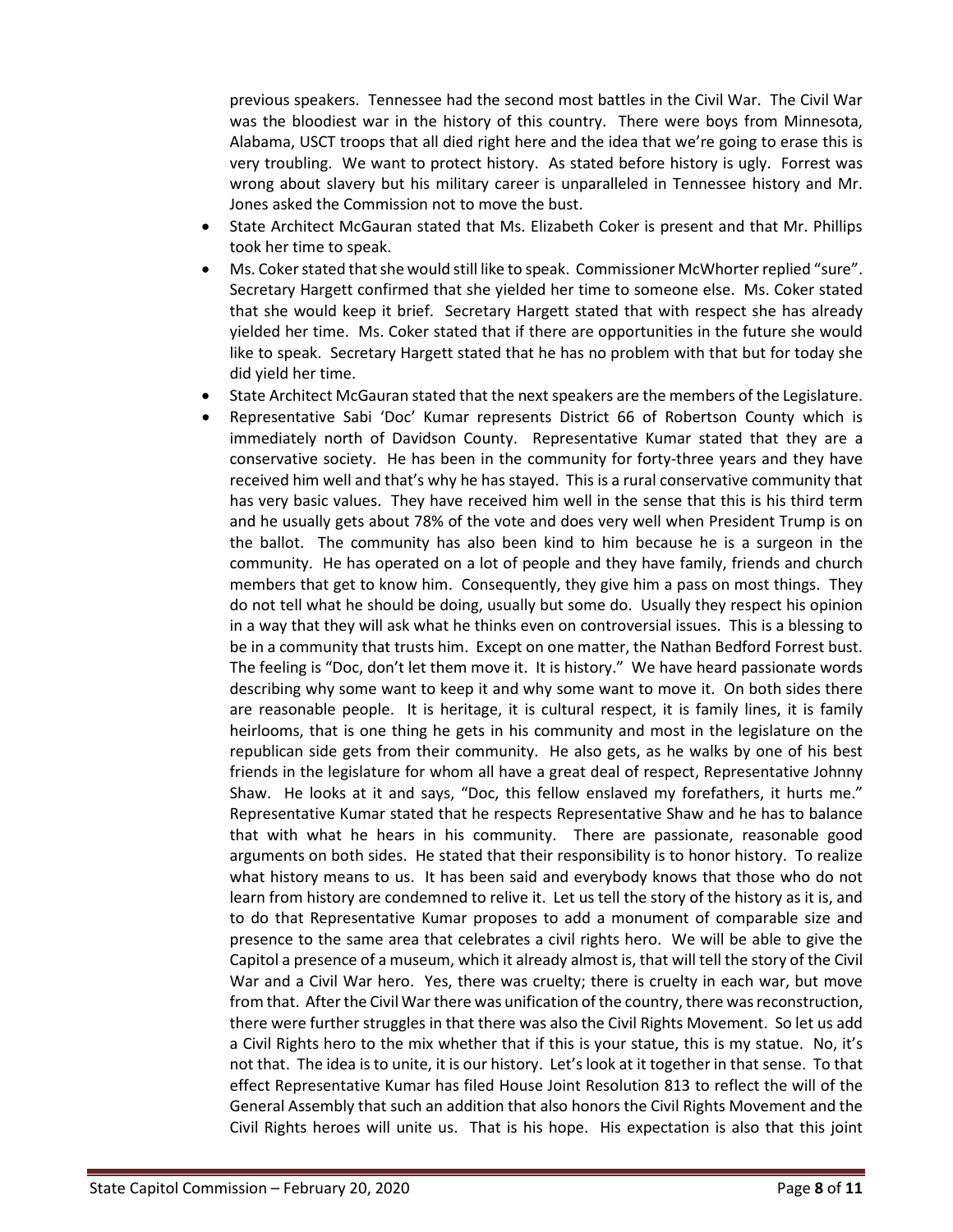resolution will receive bipartisan support in the legislature. Based on the people he has talked to in the committee so far, he is very hopeful that it will have bipartisan support. Representative Kumar respectfully defers to the Commission as far as the details of this proposal and how far it is implemented. He hopes that this effort will unite us. This is his sincere hope and prayer. Let us do that, let us complete the circle of history, let us tell the full story so that people coming to the Capitol will have an experience that is really a museum experience that tells the story from Civil War to Civil Rights and the heroes on both sides that we have.

• Representative Harold Love Jr. serves as State Representative here in District 58. Representative Love acknowledges the history of the Sons of Confederacy and many others who have spoken. There is also another history that is often overlooked. That is the history of kidnapped Africans and their descendants. Representative Love told a story about a woman named Myra Woods. The 1880 census lists her as living in Dalton, Georgia with her husband and children. One son named Samuel who was from a previous relationship, not a marriage. The 1870 census lists the same son, Samuel, as working for the Olive family here in Tennessee. Samuel had a son who was born in 1892 and then that Samuel had two sons born in Nashville in 1919. One son went to Pearl High, TSU and in 1968 was elected as a State Representative in the Tennessee General Assembly. Representative Love then shared that what he had not mentioned about Myra Woods was that Woods was her married name because her original name was Myra Love but she wasn't married to Mr. Love. She was owned by him and she had a child by him. So when we talk about slavery often times we don't have a face to put on it that is in modern day. Here stands before you the face of a descendant, not just randomly named but by facts in the census. Facts that say that Myra Love was a slave, Sam Love was a slave, Sam Jr. wasn't, Harold Sr. wasn't, Harold Jr. isn't and yet Harold Jr. has to work in a building where every day Representative Love sees a former slave owner as he gets off the elevator to go into the House Chamber to vote for bills that affect every Tennessean. So, when we talk about history, we talk about the effects it has on those who lived through it, don't discount his experience. He's not discounting yours. Factually the census reports these incidents. Representative Love stated that he was not there to talk about Forrest's military history or what may be listed as a massacre. He was there to talk about the fact that cannot be disputed. Forrest owned slaves and the fact that Representative Love's great grandfather was a slave and his great-great grandmother was a slave and more so that his great grandfather was a slave in Tennessee. Forrest may have owned Representative Love's great grandfather. He knows his great grandfather worked for the Olive family. So when we talk about facts, his Ph.D. is in administration, so when he talks about administration he talks about the fact that are we going to, on the second floor of the Capitol, where we honor legislators and on the first floor of the Capitol, where we honor Governors, are we going to lift up persons who have neither served in the congressional U.S. Senate seats, State House, State Senate seats? Is that administratively how we should carry on? Representative Love says no. We don't want to discount that history. Folks will say it's not our place to deal with history because we didn't cause those problems. In his other profession he pastors a church and he is reminded of a man named David. When he became king there was a plague in the land. David prayed to the Lord and asked why there is plague in the land and the Lord said because King Saul tried to wipe out that man's whole family. David said, but I didn't do it, I wasn't king. The Lord yes but you're king now and you need to fix it because you have the power now to fix what was done in the past to somebody else. Representative Love asked the Commission to consider his position. Don't forget about Myra Love and her child, who on the census lists his race as mulatto which means one Caucasian parent and one Black parent. The census required them to factually list it that way. Don't forget about Myra Love. Don't forget about Sam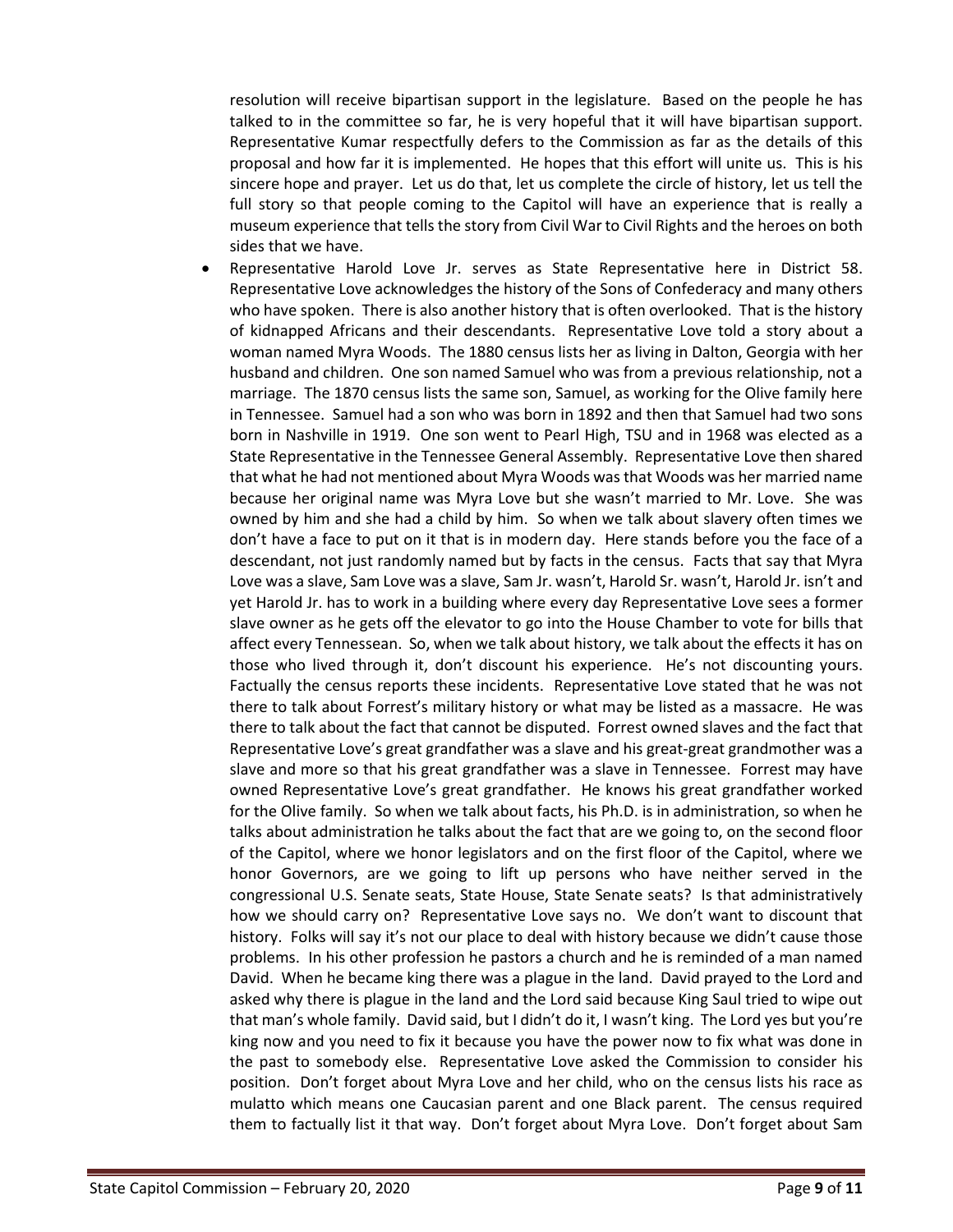Love. Don't forget about Sam Love, Jr. Don't forget about Harold Love, Sr, who also from 1968-1994 had to walk those halls. Yes, the vote that was taken in 1973 he voted for it. He also had to deal with getting money for his University, getting money for his district. On the last day of session, we don't know what was said to him about his vote for this bust that was needed to make sure that his school, Tennessee State and Fisk and American Baptist College and Meharry Metropolitan, got their money that year. We don't know but what we do know is the Forrest bust is probably best served in the State Museum so everybody can appreciate the history. I leave you again; because I don't want you to forget her, because Representative Love never will forget Myra Love, Sam Love, slaves, owned, his ancestors.

- Senator Joey Hensley represents Senate District 28 of southern Middle Tennessee, Maury, Giles, Lawrence, Lewis, Wayne and Perry Counties. Maury County is the home of the Sons of Confederate Veterans headquarters and museum. Senator Hensley wanted to speak because he has three ancestors that fought for the Confederacy. William Kilpatrick was a private, Ed Holbrook was a private and William Cooper was a Lieutenant. One of them died during the war, one was a prisoner of war. Senator Hensley stated that when he sees the Nathan Bedford Forrest bust he think about him representing those hundreds of thousands of soldiers that fought in the war, Confederate soldiers, Union soldiers. I think why were we in the war? Our counterparts back in the 1860s voted for our State to leave the Union and then we were invaded. Most of these soldiers, like his ancestors, didn't own slaves. Nathan Bedford Forrest did before the war. After the war he converted. You've heard some of the things he's done, about the history back then, about Fort Pillow how the propaganda made it look like it was something that it wasn't. Those soldiers fought, 95% of them didn't own slaves. Senator Hensley's ancestors were just poor sharecroppers. One died, right after the war, of TB that he had contracted. He left a wife and five kids and lived on somebody else's farm as sharecroppers. When he sees the Nathan Bedford Forrest bust, he thinks of his ancestors that fought for the Confederacy. They didn't want to fight. They fought protecting their homelands and their families. Most of the soldiers fought because they were invaded and they were protecting their homeland. Senator Hensley stated that he thinks we should keep the bust there, not so much for him but for all those other Confederate soldiers that fought and their names are not listed anywhere but when he see this bust he thinks of all those hundreds of thousands of soldiers. It was a terrible time. It was a terrible war. We look back on history and we wonder why they had to fight a war but it happened. Many soldiers, many people died. Many people in the south suffered during the war. After the war it took many years to get to the place where we are today. He thinks leaving the Nathan Bedford Forrest bust there is a reminder of all those other soldiers that fought. Senator Hensley encouraged the Commission to leave the bust so that we can think about history. History is what it was, we can't change it.
- Commissioner McWhorter thanked those in attendance for sticking to the allotted time but most importantly for being respectful of each other. There is a lot of passion on both sides. He and the Commission appreciate that. Commissioner McWhorter stated that at this point he cannot give a date, since there is a vacancy. One individual on the Commission had to resign. Deputy Chief Commander Tyreece Miller submitted his resignation from this Commission as he's been nominated by the Trump Administration for a U.S. Marshall Western District position. As a result, he had to resign from all boards. This leaves a vacancy that the Governor has to replace. In all fairness, because this is a very important topic and issue, the Commission can't and don't want to proceed without having the position filled. The resignation just happened. With respect to both sides and everybody in the room and others that care deeply about this, in all fairness we need to make sure that the position is filled and at that point they can discuss the timing. This concludes Item C of New Business.